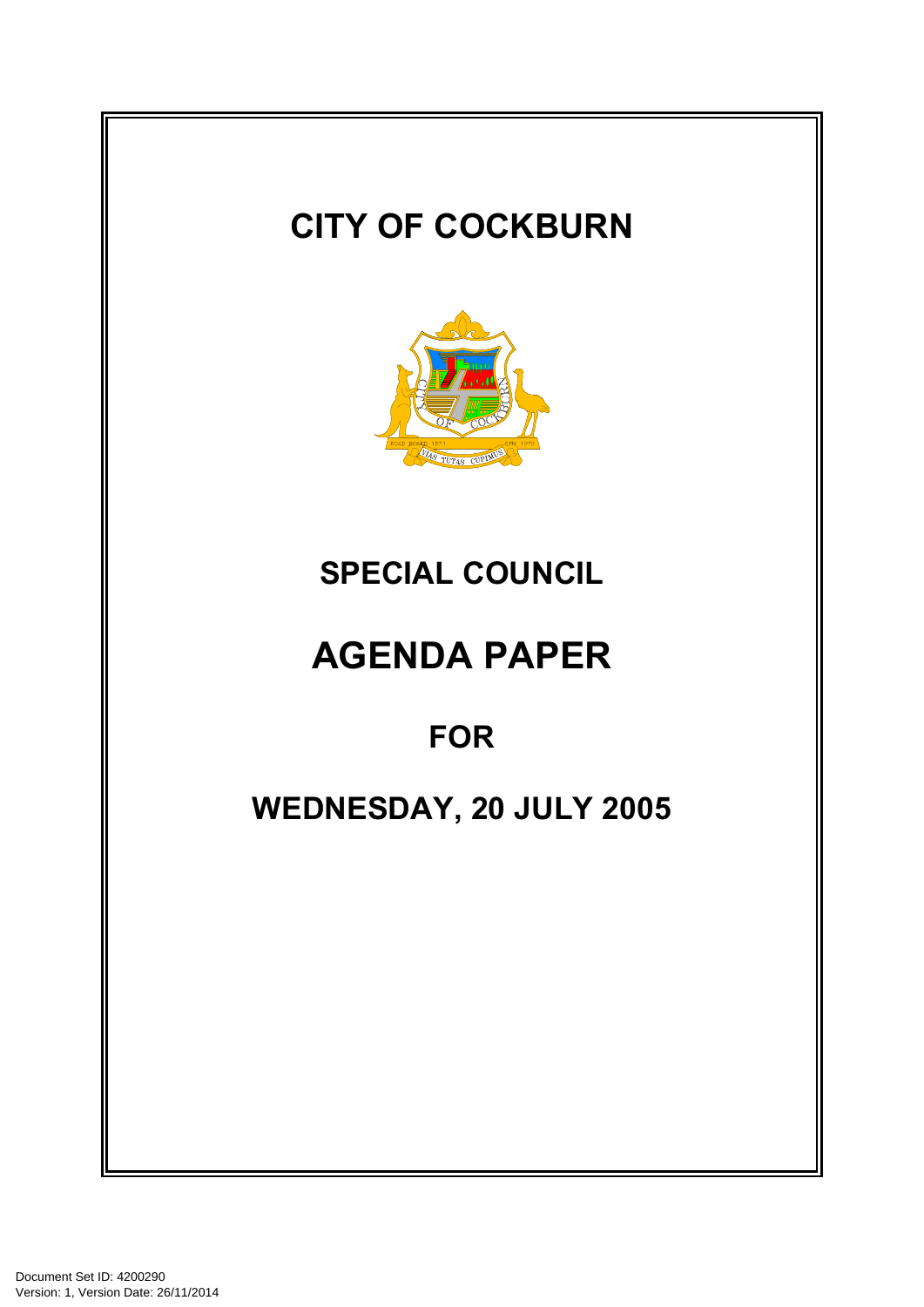# **CITY OF COCKBURN**

#### **SUMMARY OF AGENDA TO BE PRESENTED TO THE SPECIAL COUNCIL MEETING TO BE HELD ON WEDNESDAY, 20 JULY 2005 AT 7:00 PM**

## **Page**

 $\equiv$ 

| 1.               |                                                                                                                     |                                                                                                            |  |  |
|------------------|---------------------------------------------------------------------------------------------------------------------|------------------------------------------------------------------------------------------------------------|--|--|
| 2.               | APPOINTMENT OF PRESIDING MEMBER (IF REQUIRED)1                                                                      |                                                                                                            |  |  |
| 3.               | DISCLAIMER (TO BE READ ALOUD BY PRESIDING MEMBER)1                                                                  |                                                                                                            |  |  |
| $\overline{4}$ . | ACKNOWLEDGEMENT OF RECEIPT OF WRITTEN DECLARATIONS OF<br>FINANCIAL INTERESTS AND CONFLICT OF INTEREST (BY PRESIDING |                                                                                                            |  |  |
| 5.               |                                                                                                                     |                                                                                                            |  |  |
| 6.               |                                                                                                                     |                                                                                                            |  |  |
| 7 <sub>1</sub>   | DECLARATION BY COUNCILLORS WHO HAVE NOT GIVEN DUE<br>CONSIDERATION TO MATTERS CONTAINED IN THE BUSINESS1            |                                                                                                            |  |  |
| 8                |                                                                                                                     |                                                                                                            |  |  |
| 9.               |                                                                                                                     |                                                                                                            |  |  |
|                  | 9.1                                                                                                                 | (SCM 20/07/2005) - MUNICIPAL BUDGET 2005/06 - SCHEDULES                                                    |  |  |
|                  | 9.2                                                                                                                 | (SCM 20/07/2005) - MUNICIPAL BUDGET 2005/06 - DIFFERENTIAL                                                 |  |  |
|                  | 9.3                                                                                                                 | (SCM 20/07/2005) - ADOPTION OF THE MUNICIPAL BUDGET                                                        |  |  |
|                  | 9.4                                                                                                                 | (SCM 20/07/2005) - PARTICIPATION IN SISTER CITY VISIT -                                                    |  |  |
|                  | 9.5                                                                                                                 | (SCM 20/07/2005) - PROPOSAL TO ESTABLISH A FRIENDSHIP<br>AGREEMENT WITH THE CITY OF MOBILE, ALABAMA (1029) |  |  |
| 10.              | (SCM 20/07/2005) - RESOLUTION OF COMPLIANCE (SECTION 3.18(3),                                                       |                                                                                                            |  |  |
| 11.              |                                                                                                                     |                                                                                                            |  |  |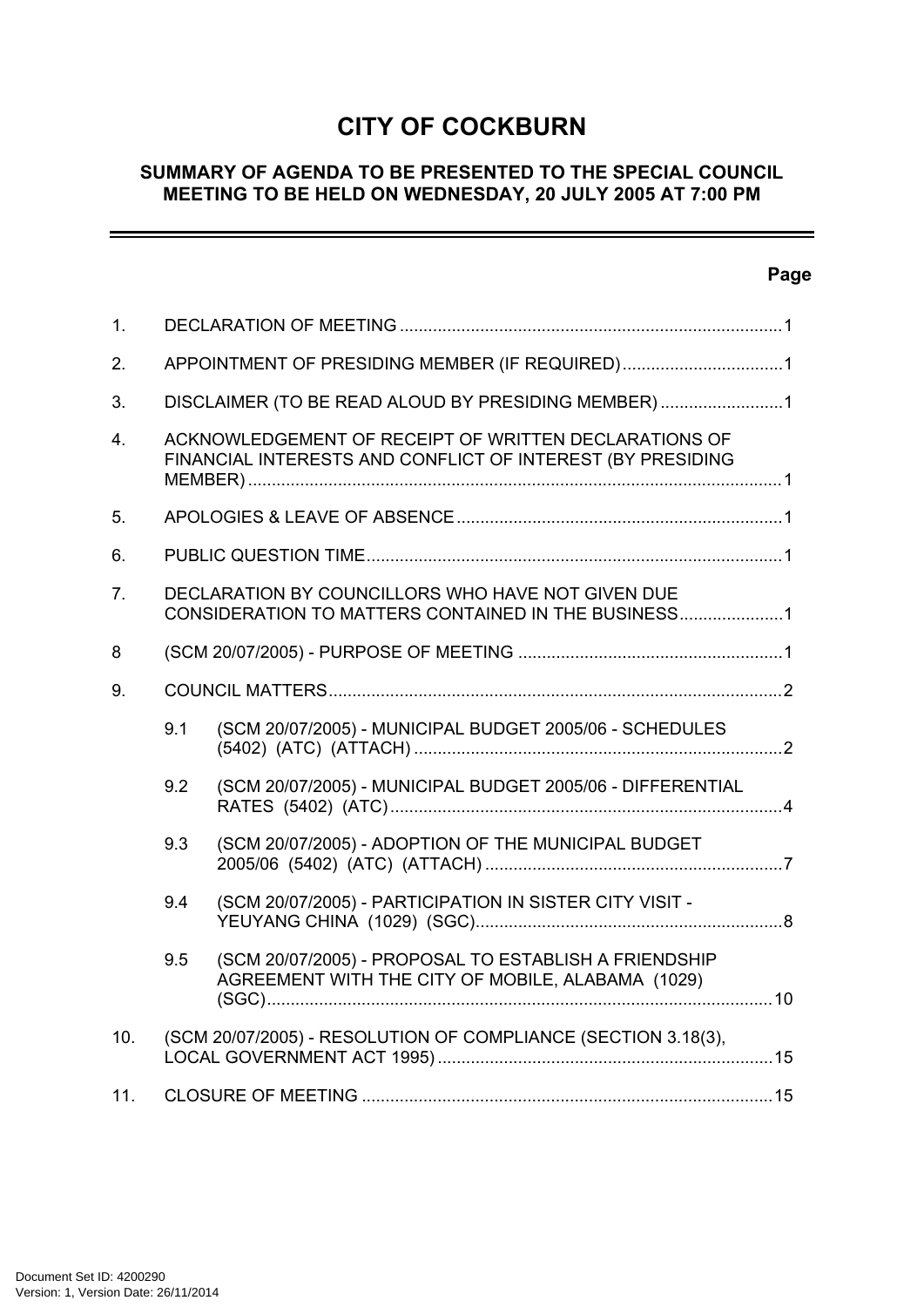# **CITY OF COCKBURN**

## **AGENDA TO BE PRESENTED TO THE SPECIAL COUNCIL MEETING TO BE HELD ON WEDNESDAY, 20 JULY 2005 AT 7:00 PM**

#### <span id="page-2-0"></span>**1. DECLARATION OF MEETING**

#### <span id="page-2-1"></span>**2. APPOINTMENT OF PRESIDING MEMBER (If required)**

#### <span id="page-2-2"></span>**3. DISCLAIMER (To be read aloud by Presiding Member)**

Members of the public, who attend Council Meetings, should not act immediately on anything they hear at the Meetings, without first seeking clarification of Council's position. Persons are advised to wait for written advice from the Council prior to taking action on any matter that they may have before Council.

#### <span id="page-2-3"></span>**4. ACKNOWLEDGEMENT OF RECEIPT OF WRITTEN DECLARATIONS OF FINANCIAL INTERESTS AND CONFLICT OF INTEREST (by Presiding Member)**

#### <span id="page-2-4"></span>**5. APOLOGIES & LEAVE OF ABSENCE**

#### <span id="page-2-5"></span>**6. PUBLIC QUESTION TIME**

## <span id="page-2-6"></span>**7. DECLARATION BY COUNCILLORS WHO HAVE NOT GIVEN DUE CONSIDERATION TO MATTERS CONTAINED IN THE BUSINESS**

#### <span id="page-2-7"></span>**8 (SCM 20/07/2005) - PURPOSE OF MEETING**

The purpose of the Meeting is:

(1) to adopt the Municipal Budget for the financial year 2005/06;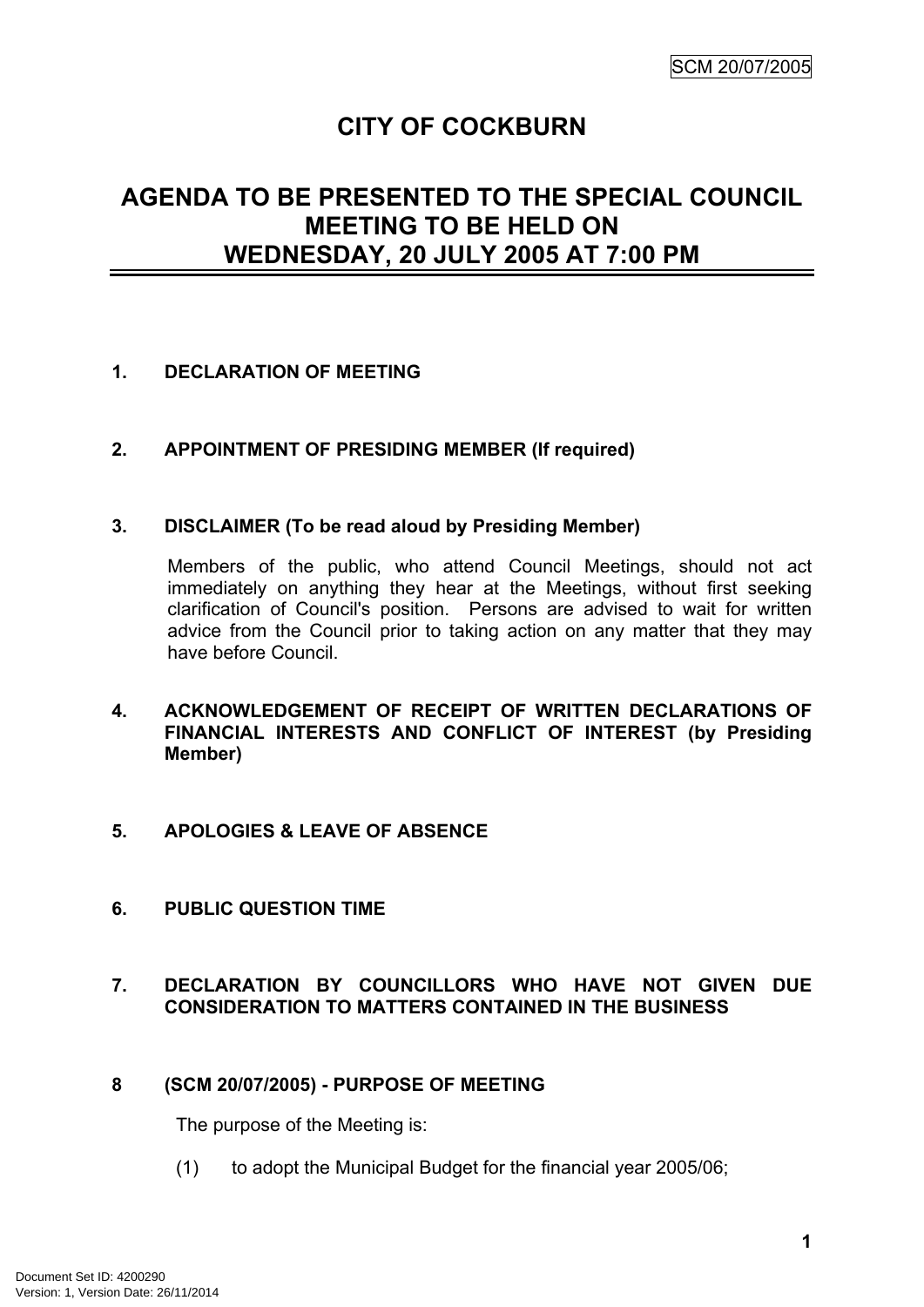- (2) for Clr Allen to participate in the Sister City visit to Yeuyang, China; and
- (3) for a proposal to establish a friendship agreement with the City of Mobile, Alabama.

#### <span id="page-3-0"></span>**9. COUNCIL MATTERS**

<span id="page-3-1"></span>**9.1 (SCM 20/07/2005) - MUNICIPAL BUDGET 2005/06 - SCHEDULES (5402) (ATC) (ATTACH)**

# **RECOMMENDATION**

That Council:

- (1) receive the report by the Director, Finance and Corporate Services on the Municipal Budget for 2005/06; and
- (2) include the items listed in the following schedules in the 2005/06 Municipal Budget, as attached to the Agenda:
	- 1. New/Expanded Projects
	- 2. New Staff
	- 3. Information Technology Hardware and Software
	- 4. South Lake Leisure Centre Capital
	- 5. Furniture and Equipment
	- 6. Roadworks Infrastructure Program
	- 7. Footpaths Infrastructure Program
	- 8. Parks Infrastructure Program
	- 9. Environmental Projects and Studies
	- 10. Facilities Construction/Improvement Program
	- 11. Waste Services Capital
	- 12. Major Plant Replacement Program
	- 13. Light Fleet Replacement Program
	- 14. Minor Plant
	- 15. Community Safety Projects
	- 16. Social Services General Projects
	- 17. Summary of Fees and Charges
	- 18. Transfers to Reserve Funds
	- 19. Carried Forward Projects/Programs

## **COUNCIL DECISION**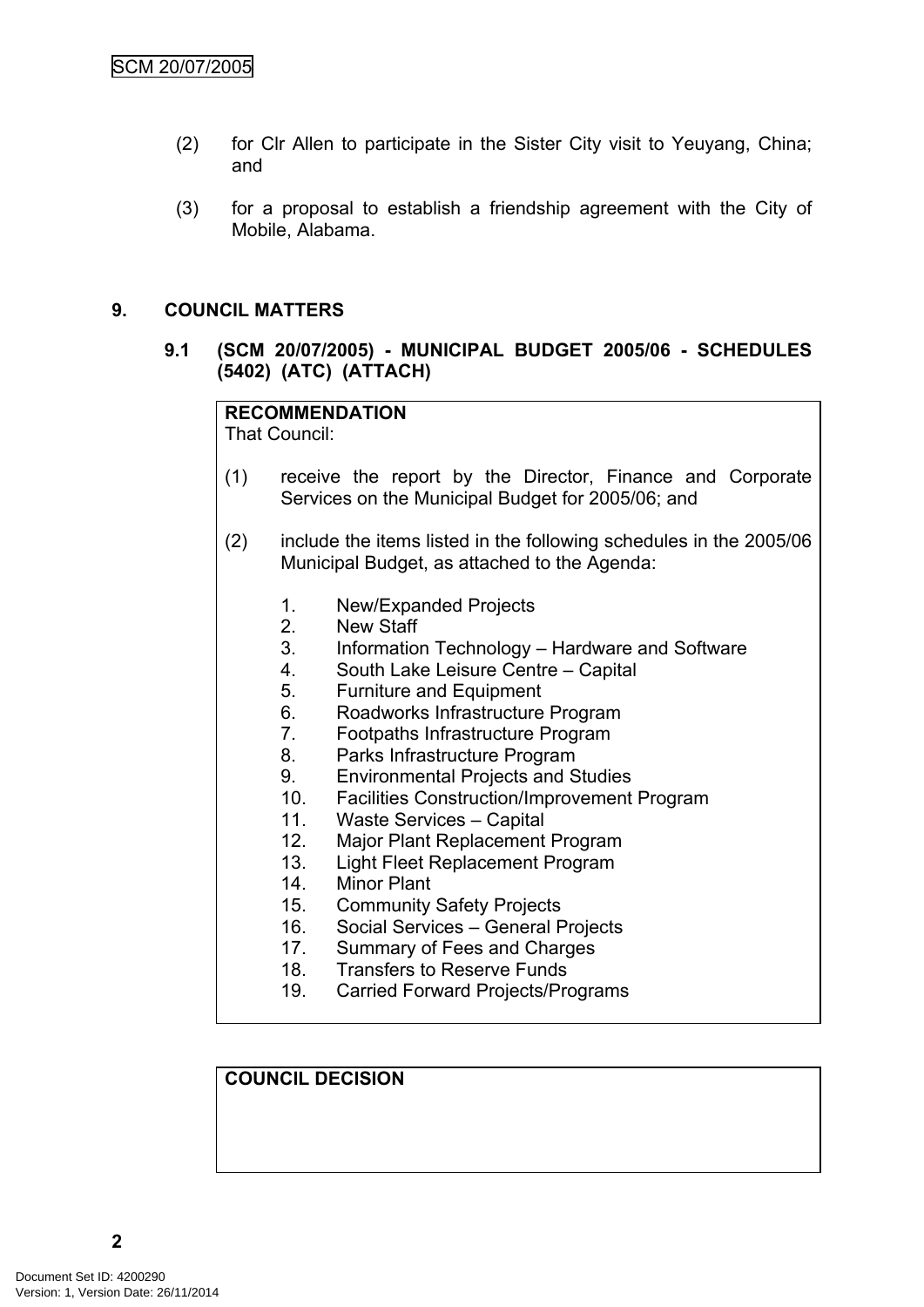## **Background**

Council is required to adopt an annual budget by 31 August each year.

## **Submission**

N/A

## **Report**

A report by the Director, Finance and Corporate Services on the 2005/06 Municipal Budget is attached to the Agenda, together with Schedules of items included in the proposed Budget. A list of items considered but not included in the proposed Budget is also attached to the report.

## **Strategic Plan/Policy Implications**

The Budget provides funds for Council's activities in 2005/06.

## **Budget/Financial Implications**

The above recommendations have been included in the proposed Budget for 2005/06.

#### **Legal Implications**

N/A

## **Community Consultation**

N/A

## **Attachment(s)**

Municipal Budget 2005/06 – Schedules.

## **Advice to Proponent(s)/Applicant**

N/A

## **Implications of Section 3.18(3) Local Government Act, 1995**

Nil.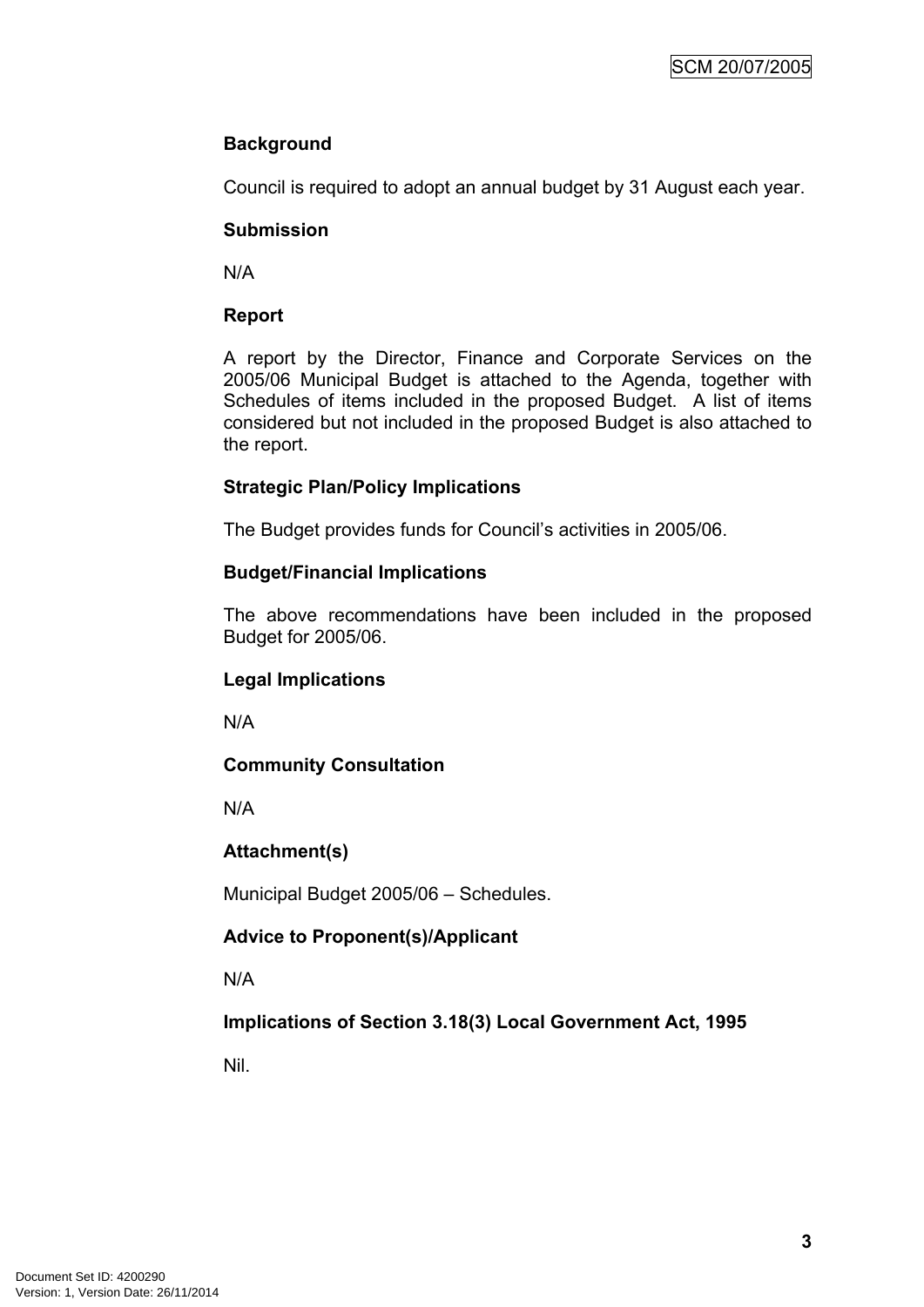#### <span id="page-5-0"></span>**9.2 (SCM 20/07/2005) - MUNICIPAL BUDGET 2005/06 - DIFFERENTIAL RATES (5402) (ATC)**

#### **RECOMMENDATION**

That Council adopt the following in its 2005/06 Municipal Budget:

(1) the rate in the dollar and minimum rate for Council's rate categories are:

| Category                            | <b>Minimum Rate</b> | Rate in \$ |  |  |  |
|-------------------------------------|---------------------|------------|--|--|--|
| <b>Residential Improved</b>         | 456.00              | 5.8500     |  |  |  |
| Commercial/Industrial Improved      | 680.00              | 5.8510     |  |  |  |
| Residential/Vacant                  | 456.00              | 9.2870     |  |  |  |
| <b>Commercial/Industrial Vacant</b> | 680.00              | 9.2870     |  |  |  |
| <b>UFL Residential Improved</b>     | 456.00              | 5.2650     |  |  |  |
| <b>UFL Residential Vacant</b>       | 456.00              | 8.3590     |  |  |  |
| Rural/Resource                      | 456.00              | 0.2845     |  |  |  |
| <b>UFL Rural</b>                    | 456.00              | 0.2621     |  |  |  |

- (2) the charges for rubbish services be as follows:
	- 1. The Rubbish Collection Charge be levied at \$189.00 per assessed collection service for a weekly rubbish collection, with a mobile bin levy of \$27.00 applying to ratepayers who received their bin after 1 July 2002.
	- 2. The Rubbish Collection Charges be levied for nonrateable properties at an annual rate of \$285.00 per assessed service for a weekly collection.
	- 3. The new rubbish services commencing during the year 2005/06 be levied a mobile bin service charge of \$27.00 and a pro-rata charge based on \$189.00 p.a
- (3) a discount of 5% be allowed on current rates provided that all rates and charges due are paid within thirty-five(35) days of the date of issue of the annual Rate Notice;
- (4) offer payment options for Rates and Service Charges of:
	- 1. Pay in full and receive discount (on current rates only).
	- 2. Pay in two instalments.
	- 3. Pay in four instalments.

provided that in all cases the first payment must be received within thirty-five(35) days of the issue date of the annual Rate Notice;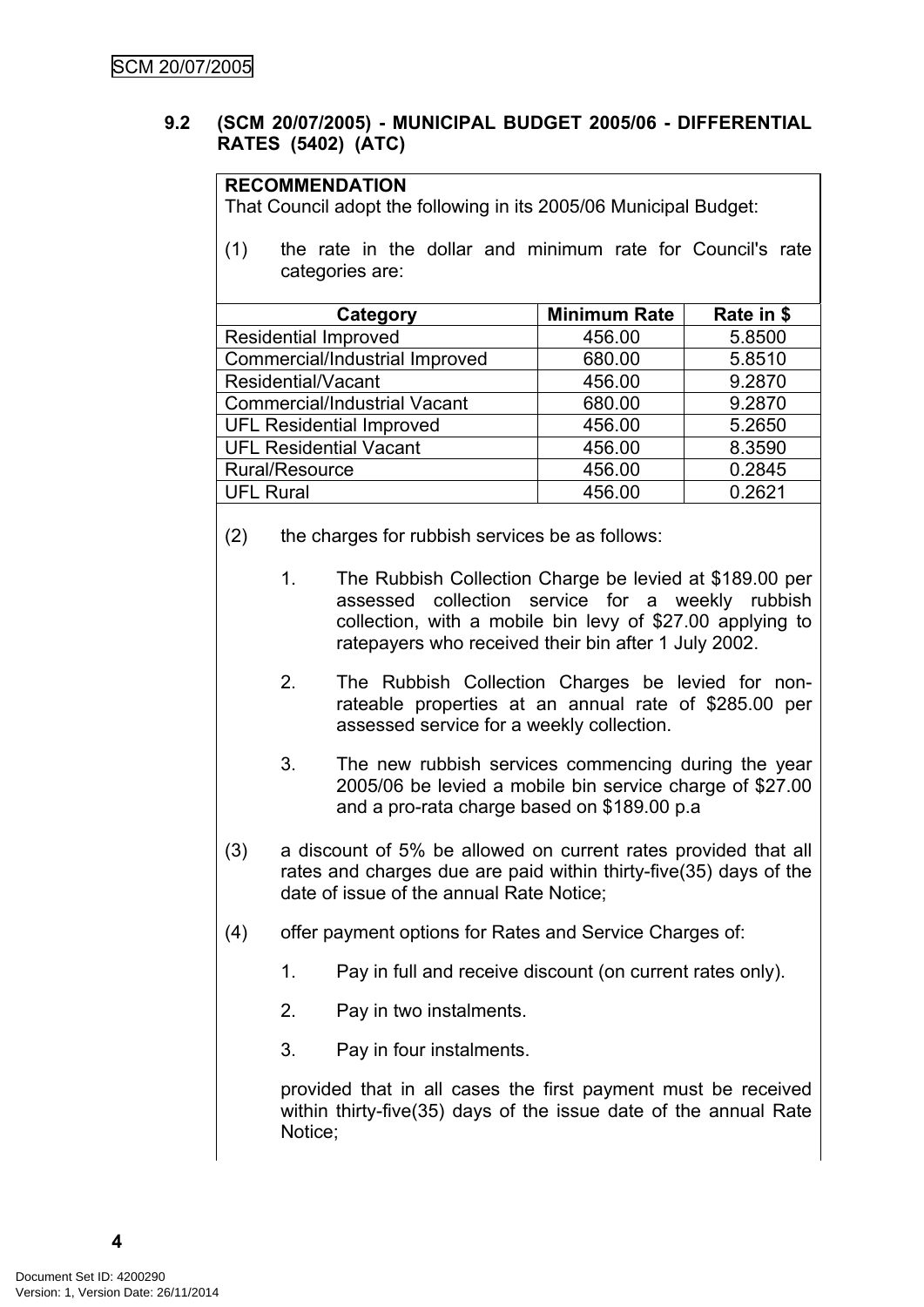- (5) sets the following payment dates for instalment options:
	- 1. Two instalments
		- first payment due 13 September 2005
		- second payment due 17 January 2006
	- 2. Four instalments
		- first payment due 13 September 2005
		- second payment due 15 November 2005
		- third payment due 17 January 2006
		- fourth payment due 21 March 2006
- (6) charge an administration fee of \$5.50 for the second and subsequent instalments;
- (7) the interest rate on instalment payments be 4.0% p.a. and the late payment interest rate be 11% p.a.;
- (8) once-off extensions up to sixty (60) days be charged instalment interest from the due date but no administration fee;
- (9) the Rates Incentive Scheme prizes apply for full payment within thirty-five (35) days of the date of issue of the annual Rate Notice;
- (10) impose a Service Charge of \$54.50 per property under Section 6.38(1) of the Local Government Act 1995 on each property owner in the City of Cockburn (except for non-rateable government owned properties) to meet the cost of providing a Community Surveillance Service to cover the entire Cockburn district.
- (11) impose a Private Pool Inspection Levy of \$13.75 per pool owner under Section 245A of the Local Government (Miscellaneous Provisions) Act 1960.

## **COUNCIL DECISION**

## **Background**

Council is required to adopt an annual Budget by 31 August each year.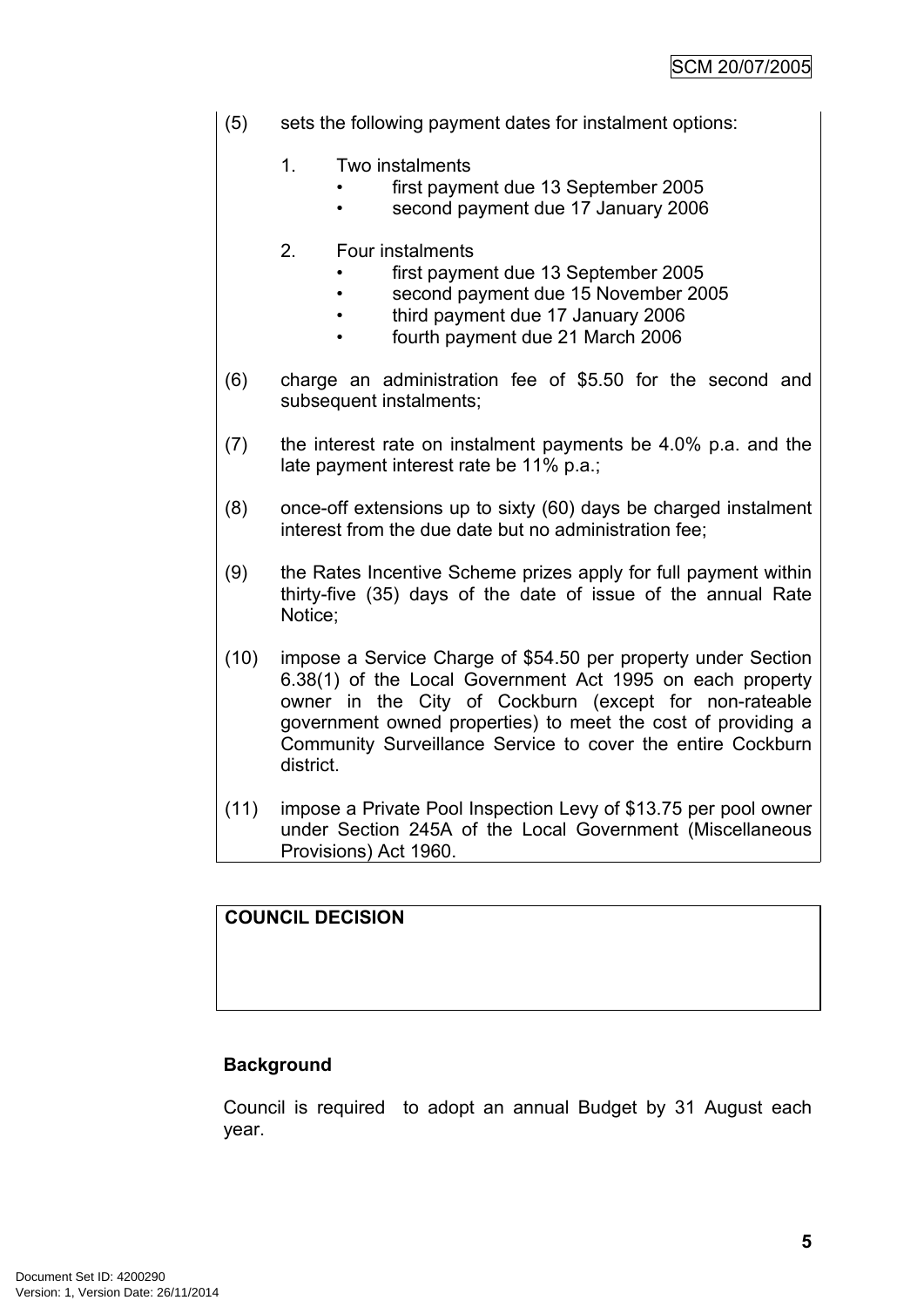## **Submission**

N/A

## **Report**

The recommendations shown above relate to the rate in the dollar to be charged, rubbish service charges, discount, payment options and penalty interest rates in the proposed Budget for 2005/06, as well as Service Charges in respect of the Community Surveillance Service and Pool Inspection Levy.

## **Strategic Plan/Policy Implications**

The Budget provides funds for Council's activities in 2005/06.

## **Budget/Financial Implications**

The above recommendations are included in the proposed Budget for 2005/06.

## **Legal Implications**

N/A

## **Community Consultation**

Notice of Intention to Levy Differential Rates and the proposed Rubbish Collection charge was advertised in the West Australian on 13 June 2005 inviting submissions in respect of the proposed rates and charge. No submissions were received by the closing date for submissions of 4 July 2005.

## **Attachment(s)**

N/A

## **Advice to Proponent(s)/Applicant**

N/A

## **Implications of Section 3.18(3) Local Government Act, 1995**

Nil.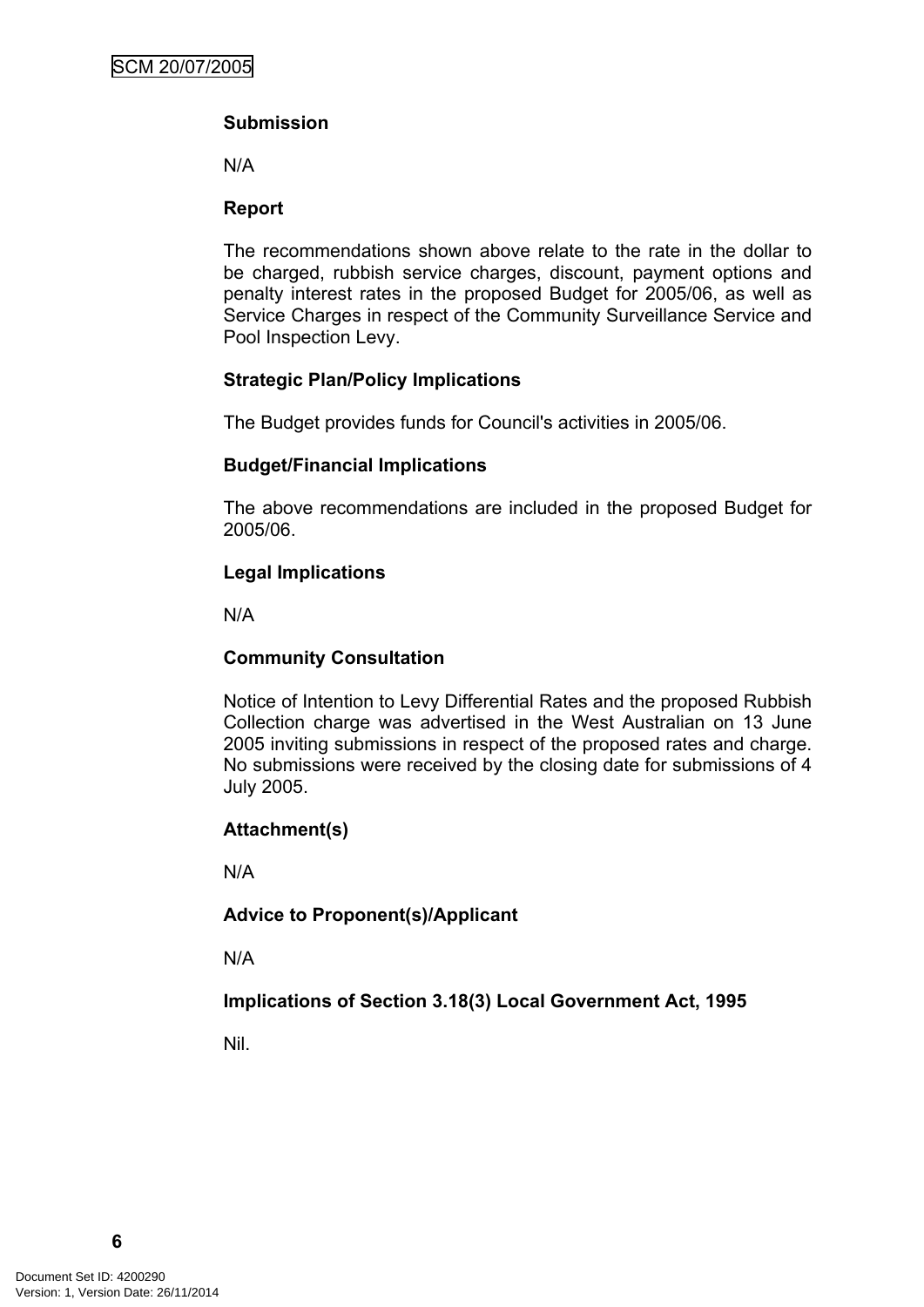## <span id="page-8-0"></span>**9.3 (SCM 20/07/2005) - ADOPTION OF THE MUNICIPAL BUDGET 2005/06 (5402) (ATC) (ATTACH)**

#### **RECOMMENDATION**

That Council adopt the Municipal Budget for 2005/06, as attached to the Agenda, subject to the changes made at this meeting.

**TO BE CARRIED BY AN ABSOLUTE MAJORITY OF COUNCIL**

## **COUNCIL DECISION**

## **Background**

Council is required to adopt an annual Budget by 31 August each year.

#### **Submission**

N/A

#### **Report**

The Municipal Budget, in the required AAS27 format, is attached to the Agenda.

#### **Strategic Plan/Policy Implications**

The Budget provides funds for Council's activities in 2005/06.

#### **Budget/Financial Implications**

The above recommendation adopts the Budget for 2005/06.

#### **Legal Implications**

N/A

#### **Community Consultation**

N/A

## **Attachment(s)**

Municipal Budget 2005/06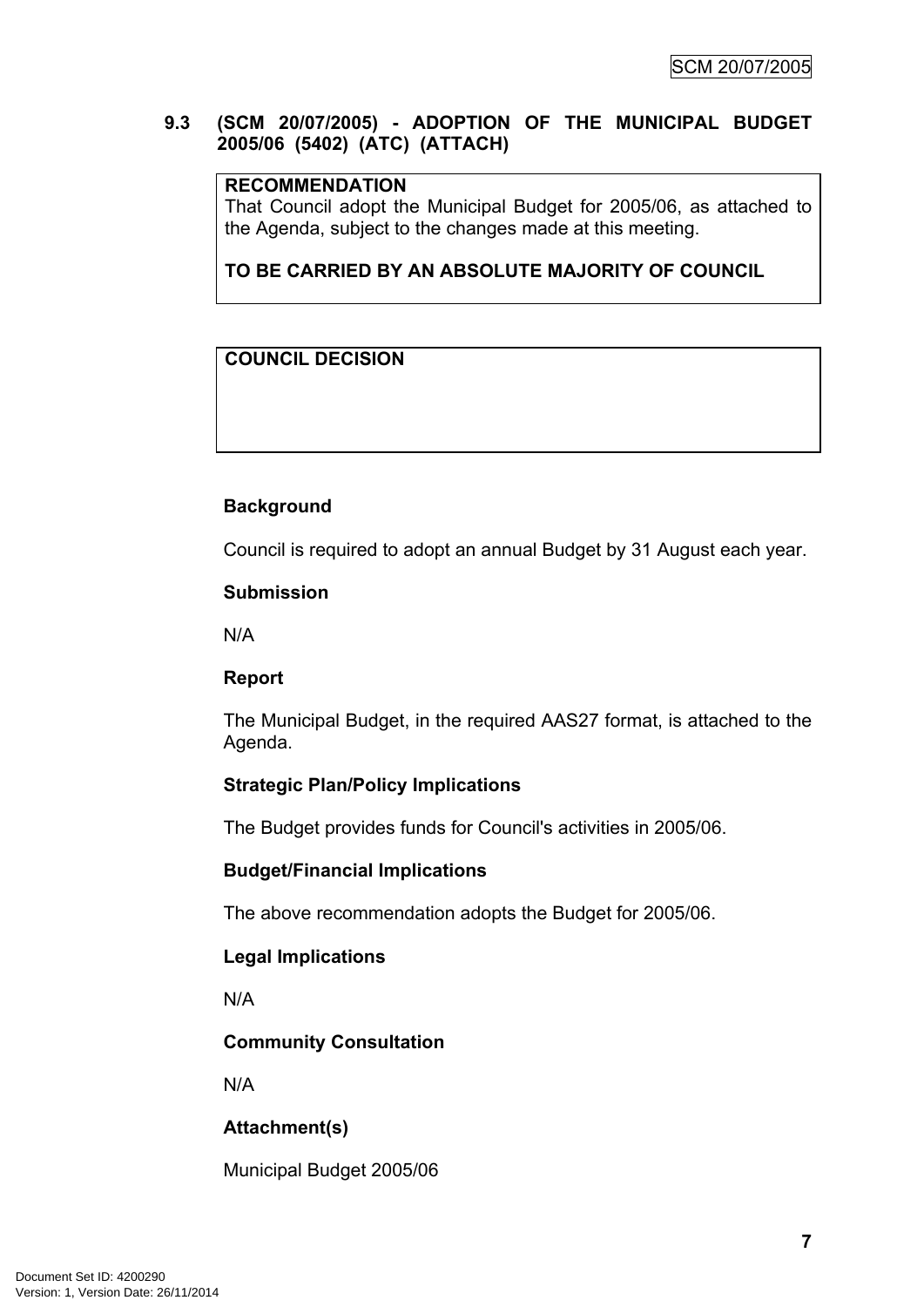## **Advice to Proponent(s)/Applicant**

N/A

**Implications of Section 3.18(3) Local Government Act, 1995**

Nil.

## <span id="page-9-0"></span>**9.4 (SCM 20/07/2005) - PARTICIPATION IN SISTER CITY VISIT - YEUYANG CHINA (1029) (SGC)**

#### **RECOMMENDATION**

That Council authorises Clr Allen to accompany the Mayor and Chief Executive Officer on a visit to Yeuyang, China, whilst in China attending an international Waste Management Conference in September.

## **COUNCIL DECISION**

#### **Background**

The City of Cockburn established a Sister City relationship with the City of Yeuyang, China, in 1998. The previous Mayor and Chief Executive Officer made a visit to Yeuyang that year, but despite receiving regular correspondence from the Mayor of Yeuyang inviting Council to return, there has been no visit to the City since then.

#### **Submission**

N/A

#### **Report**

Councillor Allen will be attending an international waste management conference in China from 25 – 29 September with the Mayor and Chief Executive Officer. Prior to this the Mayor and Chief Executive Officer will be making a short visit to the City of Yeuyang to renew the City-to-City relationship. Council Policy SC33 allows a Councillor to participate in a visit to a Sister City if approved by Council. As previous Chairman of the City's Sister City Committee, it would be appropriate for him to participate in this visit.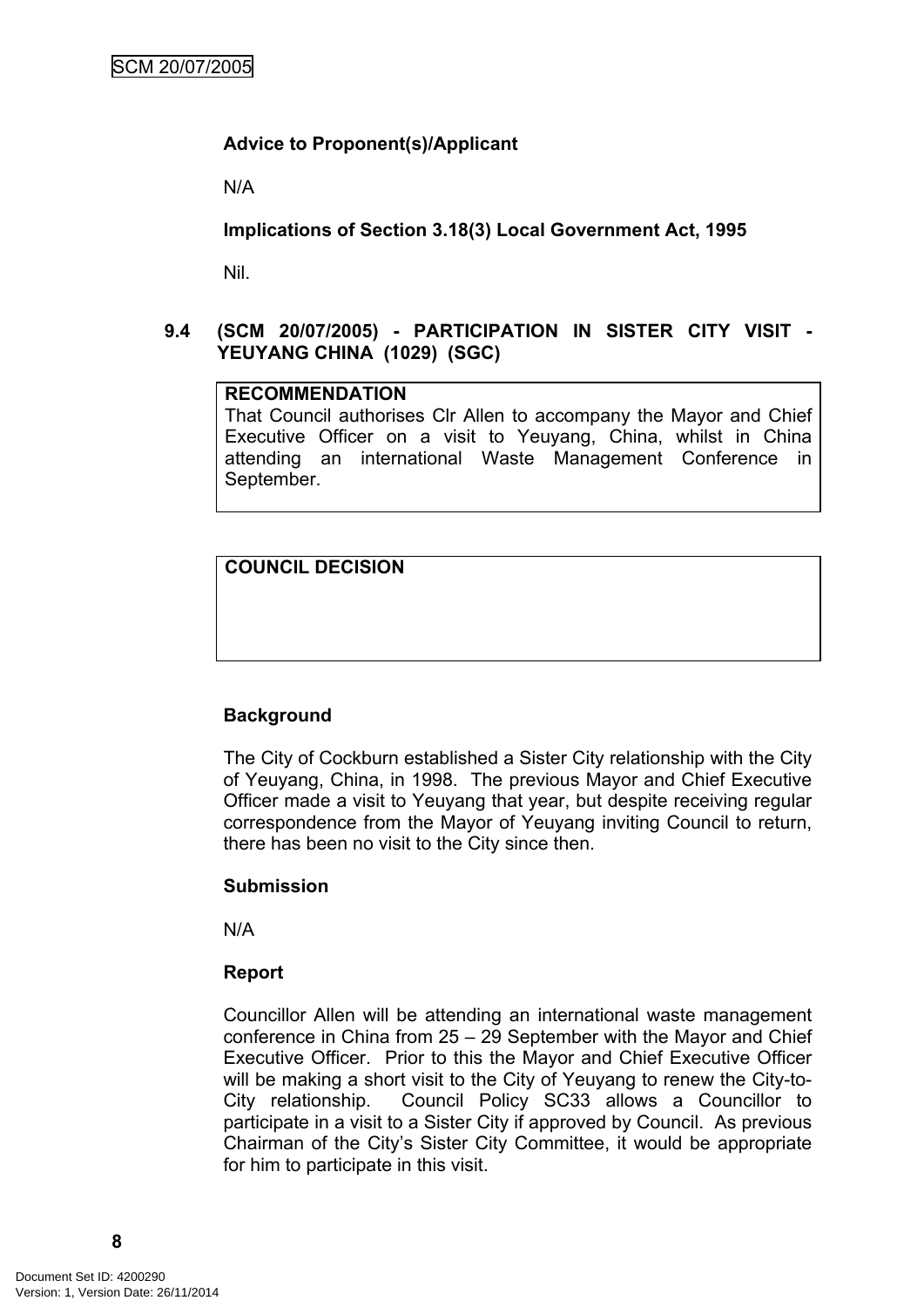## **Strategic Plan/Policy Implications**

The Corporate Strategic Plan Key Result Areas that apply to this item are:-

*1. Managing Your City*

## **Vision:**

Managing the City in a competitive, open and accountable manner.

## **Objective:**

To manage Council affairs by employing publicly accountable practices.

Policy SC33 Sister City Relationships

## **Budget/Financial Implications**

The cost of airfares, accommodation and meals is estimated at \$950. There is provision of \$40,000 in the Sister Cities budget.

## **Legal Implications**

N/A

## **Community Consultation**

N/A

## **Attachment(s)**

N/A

## **Advice to Proponent(s)/Applicant**

N/A

## **Implications of Section 3.18(3) Local Government Act, 1995**

Nil.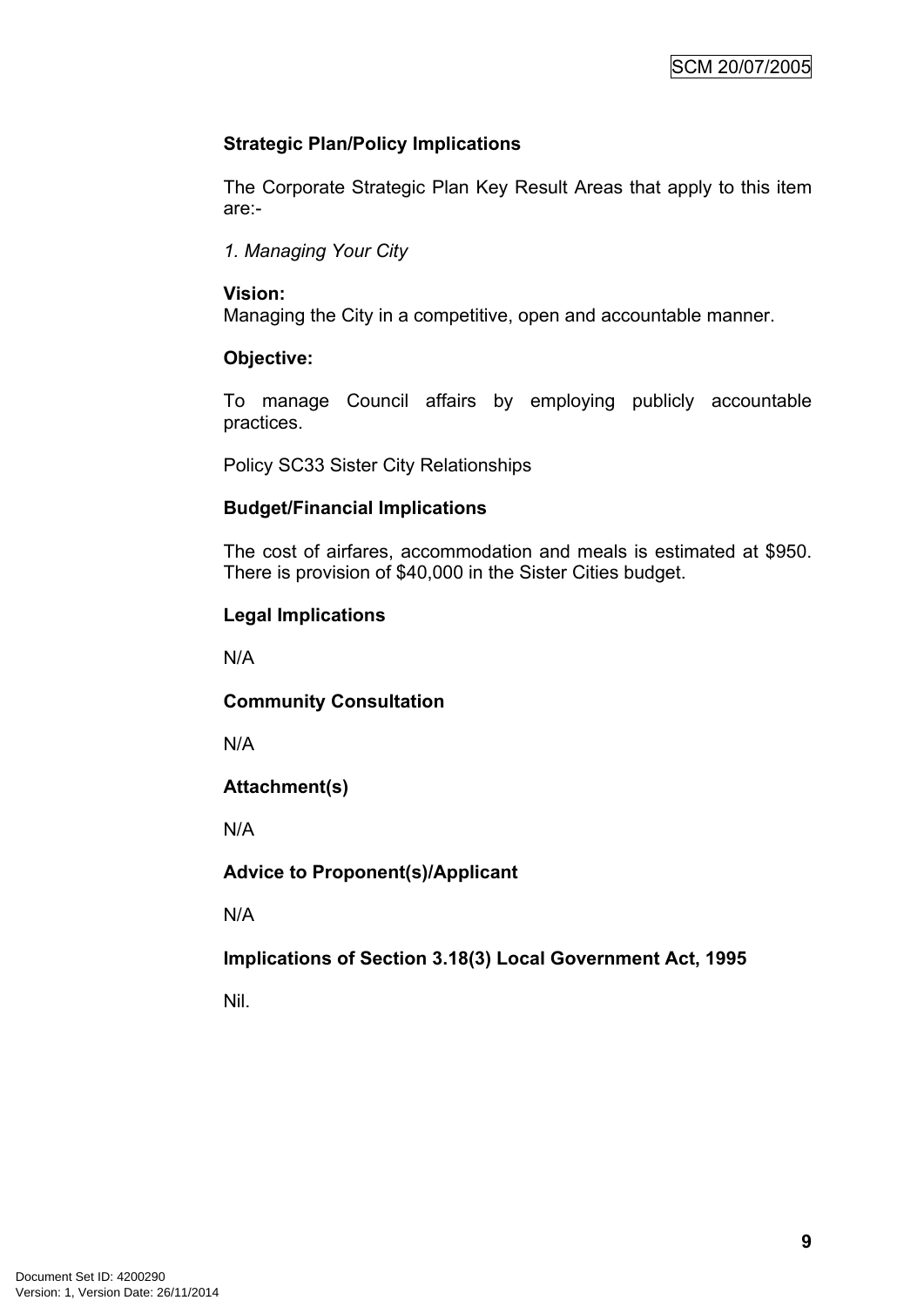#### <span id="page-11-0"></span>**9.5 (SCM 20/07/2005) - PROPOSAL TO ESTABLISH A FRIENDSHIP AGREEMENT WITH THE CITY OF MOBILE, ALABAMA (1029) (SGC)**

#### **RECOMMENDATION**

That Council:

- (1) establishes a Friendship Agreement with the City of Mobile, Alabama, in accordance with the guidelines set out in Council Policy SC33;
- (2) authorises the Mayor and Chief Executive Officer to negotiate the final form of the Agreement, in accordance with this Policy;
- (3) appoints Councillor **be the Structure of the Friendship** Association with the City of Mobile; and
- (4) in accordance with Policy SC33, authorise Clr \_\_\_\_\_\_\_\_\_ to accompany the Mayor and Chief Executive Officer in establishing this relationship with the City of Mobile.

## **COUNCIL DECISION**

## **Background**

The City of Cockburn currently has Sister City relationships with Split, Croatia and Yeuyang, China. Council has recently established a new Policy, SC33, which sets out what the City aims to achieve from its Sister City relationships, as well as the criteria upon which any new relationship would be established.

#### **Submission**

N/A

#### **Report**

#### **Sister City Movement**

The Sister City movement, as a worldwide concept, came into its own very shortly after World War Two. National Sister Cities efforts were independently started on many different continents, but all had the same goal; to help develop enduring networks of communication between the cities of the world to cut across boundaries and reduce the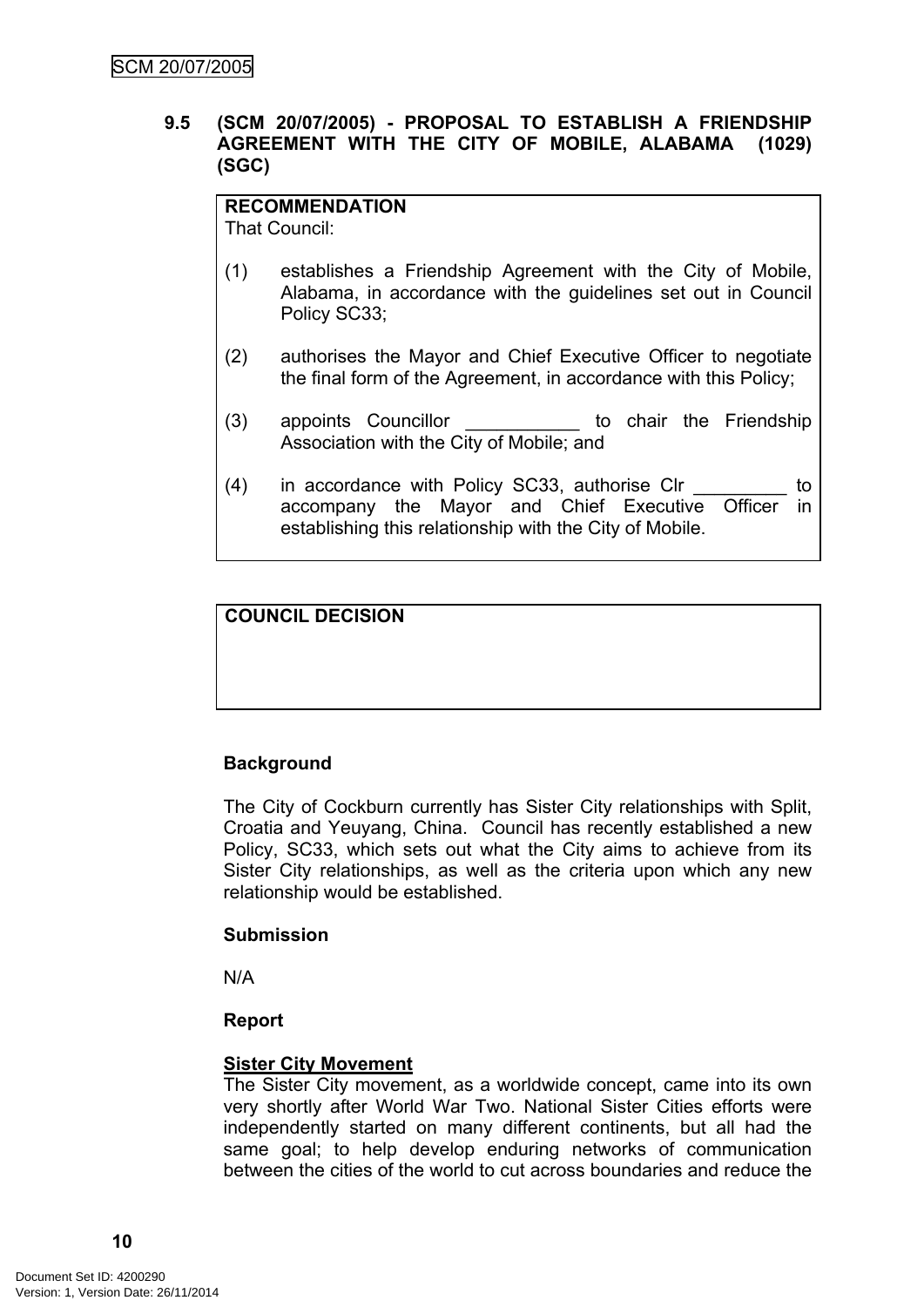likelihood of polarisation and conflict among nations. President Eisenhower's People to People program, which began in America in 1956, gave a huge boost to the concept of twinned cities. Some linkages occurred before that, but the Civic Committee of People to People (one of 40 People to People committees) which promoted town affiliations, eventually became Sister Cities International in 1974.

In Australia, the appeal of "international understanding and friendship" has been attractive to community minded local citizens since at least the 1930's. The Shire of Parkes, New South Wales, claims a Sister City affiliation with Coventry in England that originated in 1939. A relationship was established between Saddleworth in South Australia and Saddleworth Parish in the United Kingdom in 1941, while one has existed officially between Hunters Hill and Henley-on-Thames since 1950, and one between Bega, New South Wales, and Lyttleton, Colorado, United States of America, since 1956. Today Australian cities have nearly 470 Sister City Agreements throughout the world and this number increases every year.

The ultimate aim of the Sister City Program is to:

"Increase international understanding and foster world peace by further international communication and exchange at the person-to-person level through city-to-city affiliation".

#### **Council Sister City Policy**

The City of Cockburn has two existing Sister City relationships. The first relationship was established with the City of Split in Croatia in 1997, followed by Yeuyang in China in 1998. Council desires to maintain a small number of active sister city relationships based upon the benefits which can accrue, including trade, tourism, cultural, educational and sporting activities.

Policy SC33 states the objectives in forming Sister City Relationships are:

- *1. To promote Cockburn and assist in fostering economic development, tourism and trade relations.*
- *2. To seek a wider understanding of other nations, their traditions, customs, education and cultures and similarly to promote to other nations the traditions, customs and education and cultures of Australia.*
- 3. *To foster international peace and goodwill.*

In Council Policy SC33 the Council considers that these objectives can be achieved by:

*1. Trade, cultural, educational, tourism and sporting exchanges.*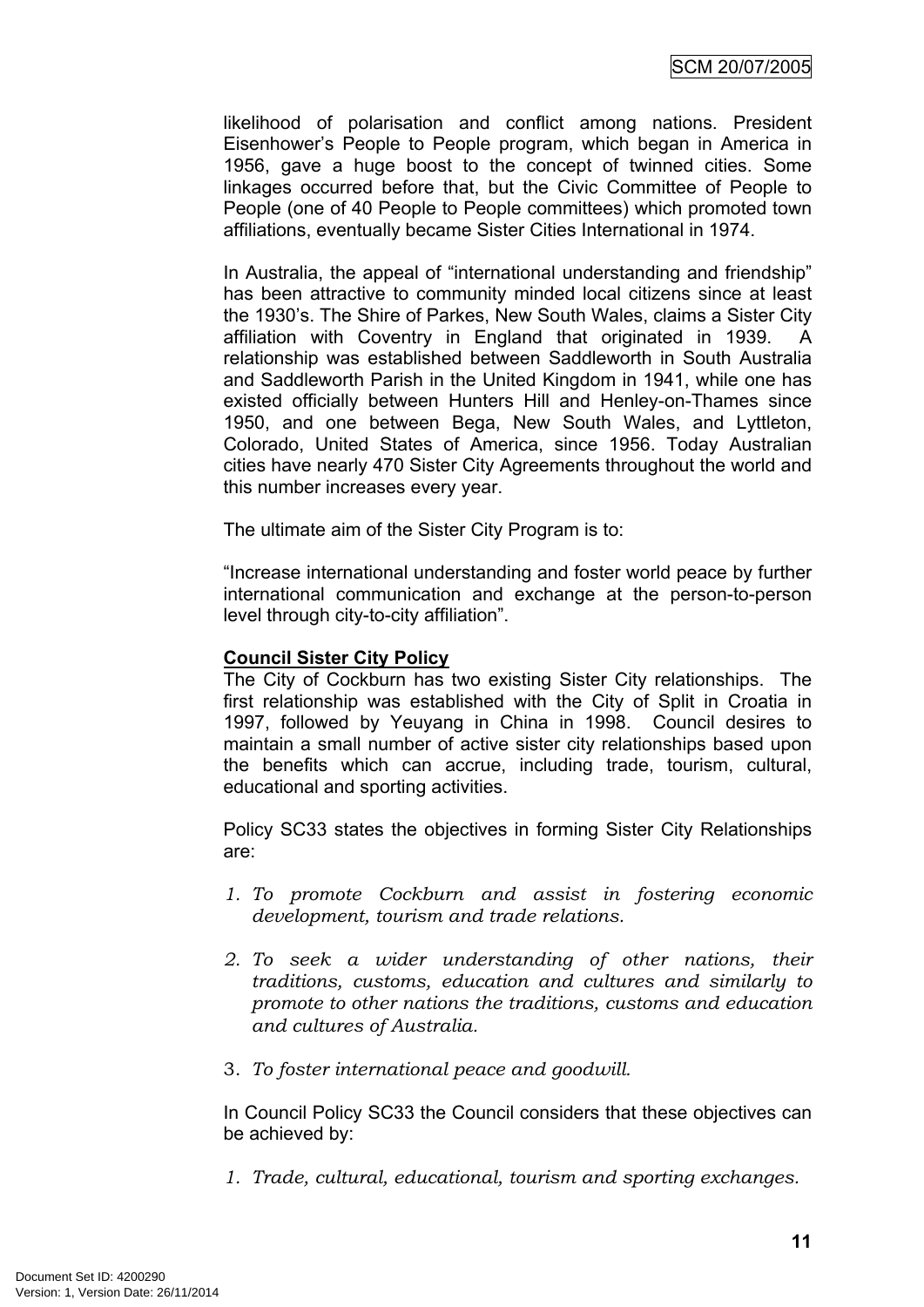*2. Official visits.*

Council Policy SC33 also states that Council's role will be:

- *1. To encourage exchanges.*
- *2. To facilitate and assist visits and exchanges (such as providing letters of introduction to the Sister City).*
- *3. To arrange an exchange of greeting on the occasion of visits from Sister Cities.*
- *4. To facilitate exchange of educational, cultural and promotional material.*
- *5. To encourage students to learn about a Sister City by carrying out school projects on that city.*
- *6. To provide information to visitors from Sister Cities on places of interest.*
- *7. To set up friendship associations for its Sister Cities. These associations will be chaired by a Councillor and would provide a vehicle for businesses, cultural and community groups, sporting associations and educational institutions to action the objectives of the Sister City relationship.*
- *8. To take an active role in the Australian Sister Cities Association.*

#### **Linkages with the City of Mobile**

Using the above criteria, there is a strong justification in the City pursuing the establishment of a relationship with the City of Mobile, Alabama.

The City of Mobile is a city located in Mobile County, Alabama, United States. As of the 2000 census, the population of the city is 198,915. Mobile is the centre of Alabama's second-largest metropolitan area (which consists of Mobile and Baldwin Counties) and metropolitan Mobile has a population of 551,178. Its name is derived from the presence of the Mobile (Mauvile or Maubila) Indians in the area at the time of founding.

Mobile, as a central Gulf Coast city has a subtropical climate, which consists of mild, wet winter and hot, wet summers. Mobile is also very vulnerable to storm surges from hurricanes, which the area frequently experiences. The City is served by Mobile Regional Airport. Mobile is home to the University of South Alabama, Bishop State Community College, Spring Hill College and the University of Mobile.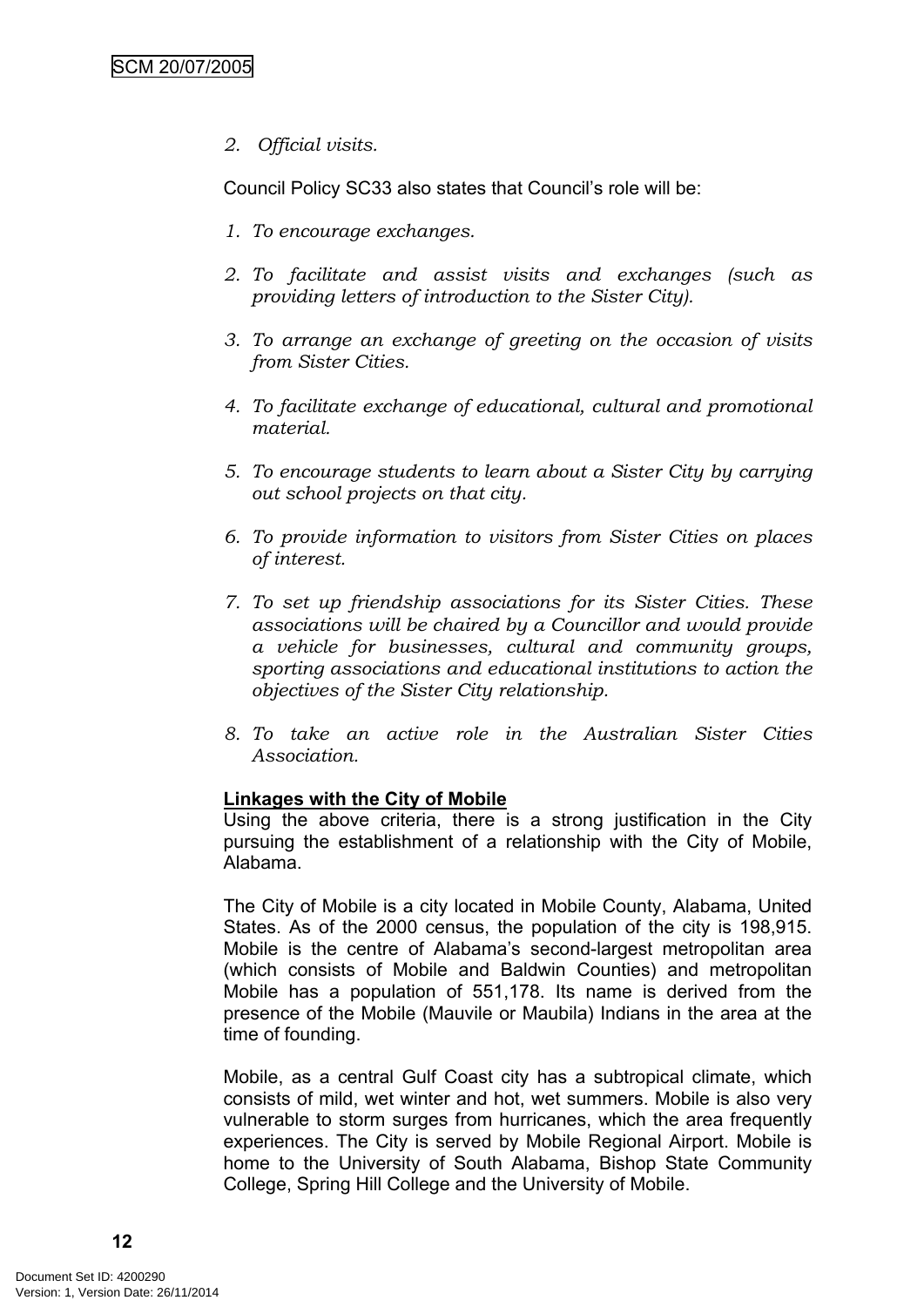*Trade links between the two countries; preference being given to cities in countries where Australia has a free trade agreement or a proven trade record.*

Cockburn and Mobile share common business interests as both have the Austal ship building company as a major employer. Austal's yard in Mobile, Alabama, established in partnership with Bender Shipbuilding and Repair, delivers a new dimension in high-speed marine transport, utilizing the company's leading edge technology and design capabilities

Austal has strong links with Mobile with staff from Austal yards regularly travelling between our two countries. Many of the businesses in Cockburn are major clients of Austal –e.g. OneSteel and Ratheon, with a large number of jobs directly and indirectly dependent on this business.

The Mobile shipyard focuses entirely on defence shipbuilding, a specialization that is increasingly important to the Austal and Tenix shipyards. The recent awarding of the Air Warfare Defence Destroyer contract to the Australian Submarine Company will see a direct flow on of work to the AMC. Austal's bid for the Logistic Ship Replacement contract would also see a substantial flow of work into the AMC and businesses that service this facility. With the desire to establish a stronger defence industry cluster around the AMC, there is the potential to learn from Mobile's success.

Australia has also enjoyed a long and stable political relationship with the USA. The ANZUS alliance is now in its 50th year and we have recently signed a Free Trade Agreement. Our shared democratic values and interests make a Sister City relationship with a US City a logical extension of this political relationship.

Cultural links between the two countries; preference being given to cities in countries where Council determines that the City would benefit from a greater awareness and appreciation of that country's traditions and customs.

The City of Mobile has a strong education system focused on their local economy. There are 12 higher education institutions in Mobile, which are a mix of Universities, Community Colleges and Vocational Training Colleges, which have a defence and shipbuilding focus. The recent announcement by the West Australian State Government of a new TAFE College to be built at the Australian Marine Complex, with a focus on Oil and Gas, and an expansion of Defence and shipbuilding training, will see a similar level linkage of education to industry develop here in Cockburn. It is highly possible that education exchanges could occur in the future.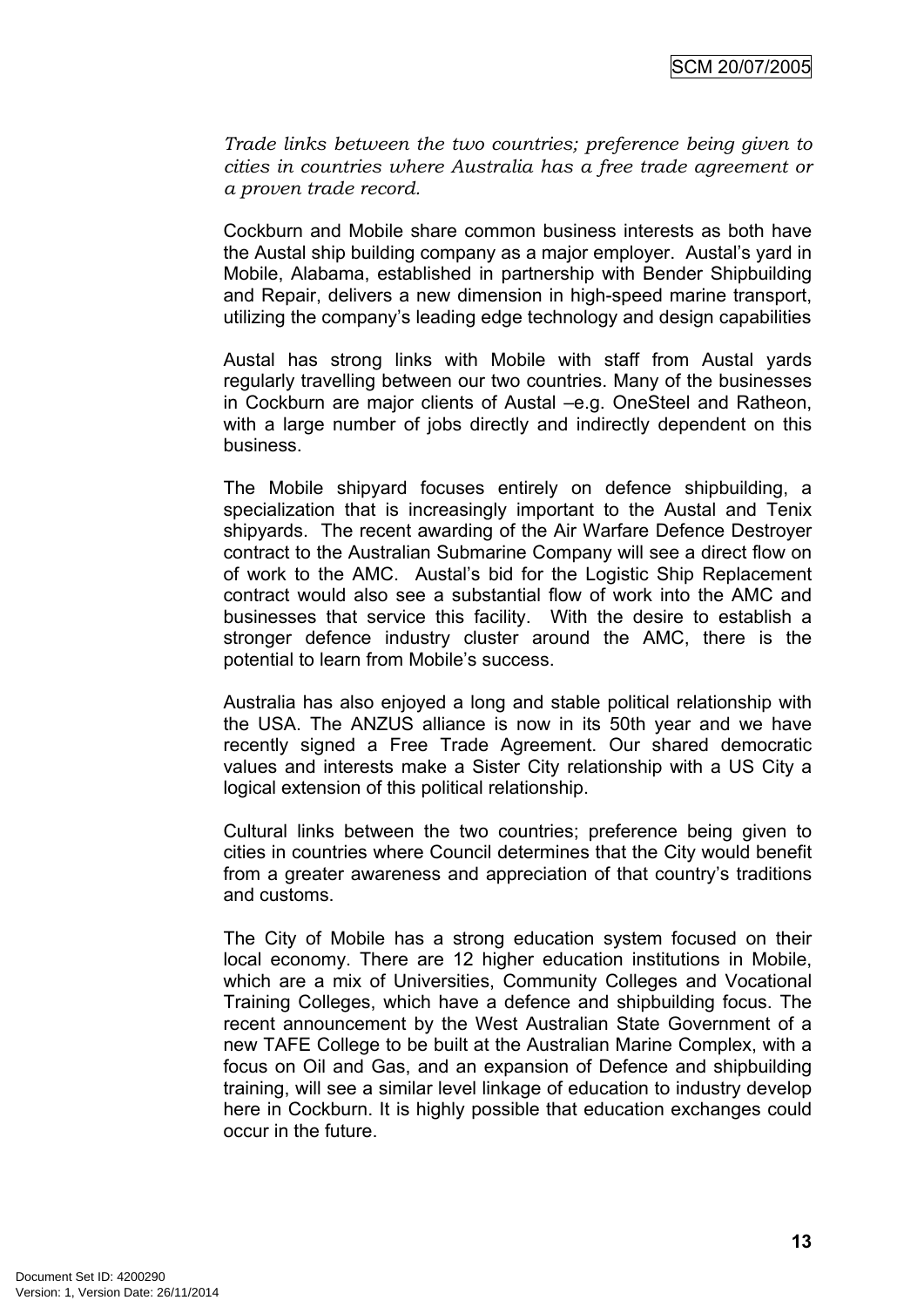Friendship Agreement. The Mayor and senior officials from the City of Mobile have previously visited Cockburn. Following an informal contact recently with his Office, it is apparent there is considerable support in Mobile for the establishment of a formal relationship with Cockburn.

There are strong similarities between the two Cities and our economic base. There are also potential benefits that could arise from a closer working relationship. Our long-standing cultural and political ties make a relationship with a US city a worthwhile linkage. It is recommended that that the City establishes a Friendship Agreement with the City of Mobile, as a prelude to a possible full Sister City arrangement.

## **Strategic Plan/Policy Implications**

The Corporate Strategic Plan Key Result Areas which apply to this item are:-

*1. Managing Your City*

#### **Vision:**

Managing the City in a competitive, open and accountable manner.

## **Objective:**

To manage Council affairs by employing publicly accountable practices.

Policy SC33 Sister City Relationships

#### **Budget/Financial Implications**

There is a provision of \$40,000 in the Sister Cities account.

## **Legal Implications**

N/A

#### **Community Consultation**

N/A

## **Attachment(s)**

N/A

## **Advice to Proponent(s)/Applicant**

N/A